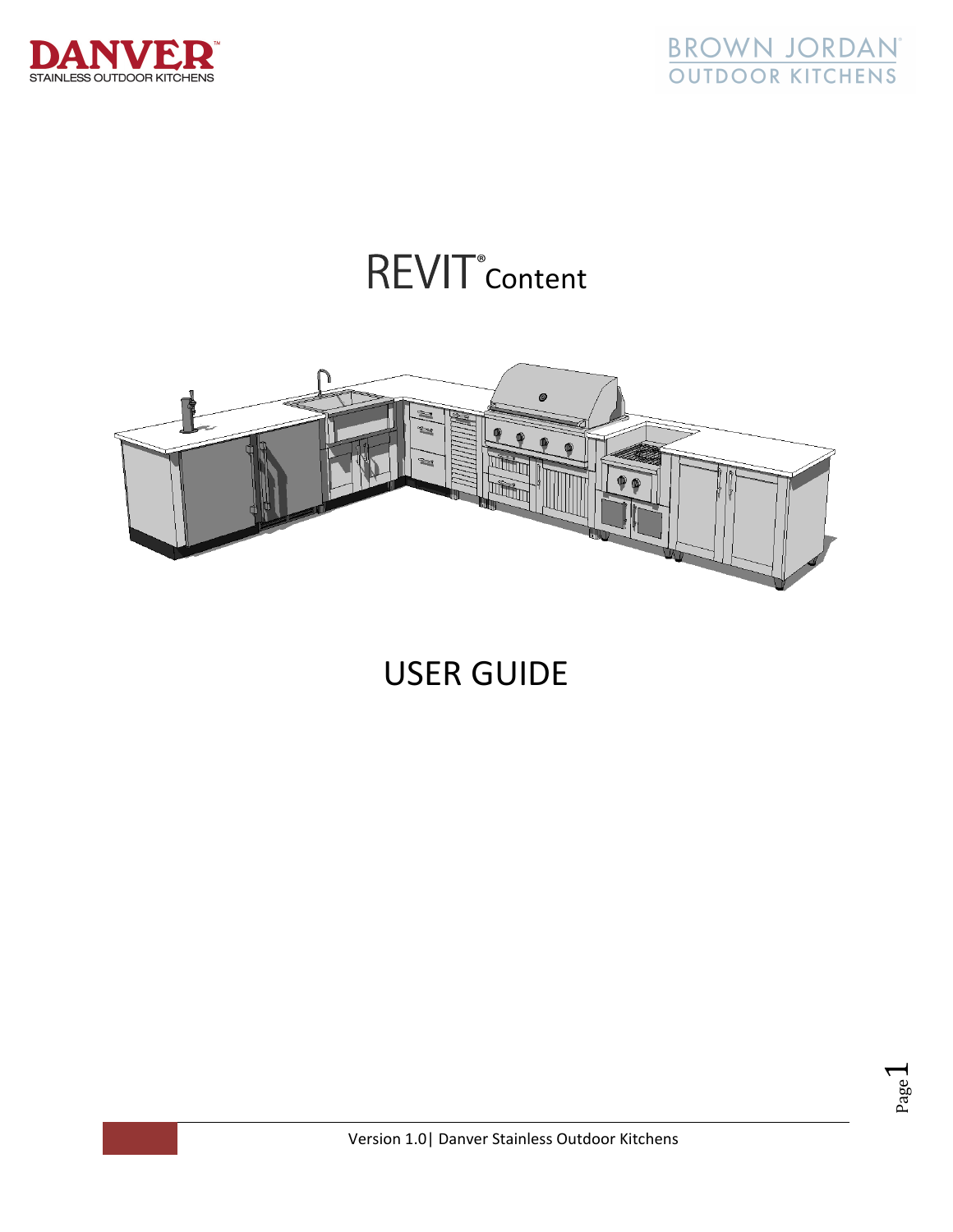



The Danver Revit Content Library is sorted by cabinet usage and broken down by left hand, right hand and paired door types. Danver cabinets are also available in 6 different door style options. Refer to the Danver Binder for cabinet uses, styles and descriptions.

Inserting cabinets:

Cabinets have been provided in left and right configurations. DO NOT mirror the cabinets when constructing a kitchen layout. If you need a left hand swing, insert the left hand swing family. This will ensure the models remain true to the description and model number that have been built into the family.

Type catalogs .txt files have been provided in addition to Revit families, making the loading of a specific cabinet simpler. When loading a family, the user is prompted to select which model(s) to bring in.

| Type                | URL            | <b>Toe Kick</b><br>Material | <b>Show Toe Kick</b> | Model    |
|---------------------|----------------|-----------------------------|----------------------|----------|
|                     | (all)          | (all)                       | (all)                | (all)    |
| OGB4221 Palm Beach  | www.danver.com | Danver Toe Kick 1           |                      | OGB4221  |
| OGB3021 Palm Beach  | www.danver.com | Danver Toe Kick 1           |                      | OGB3021  |
| OGB3321 Palm Beach  | www.danver.com | Danver Toe Kick 1           |                      | OGR3321  |
| OGB3321D Palm Beach | www.danver.com | :Danver Toe Kick :1         |                      | OGB3321D |
| OGB4221D Palm Beach | www.danver.com | Danver Toe Kick 1           |                      | OGB4221D |
| OGB4821 Palm Beach  | www.danver.com | Danver Toe Kick 1           |                      | OGB4821  |
| OGB4821D Palm Beach | www.danver.com | Danver Toe Kick 1           |                      | OGB4821D |
| OGB3621 Palm Beach  | www.danver.com | Danver Toe Kick 1           |                      | OGB3621  |
| OGB3621D Palm Beach | www.danver.com | Danver Toe Kick 1           |                      | OGB3621D |

Select the appropriate family type, click "ok" and place the cabinet as required.

Door Styles:





Keywest





**Beadboard** 







**Rio** 



Louver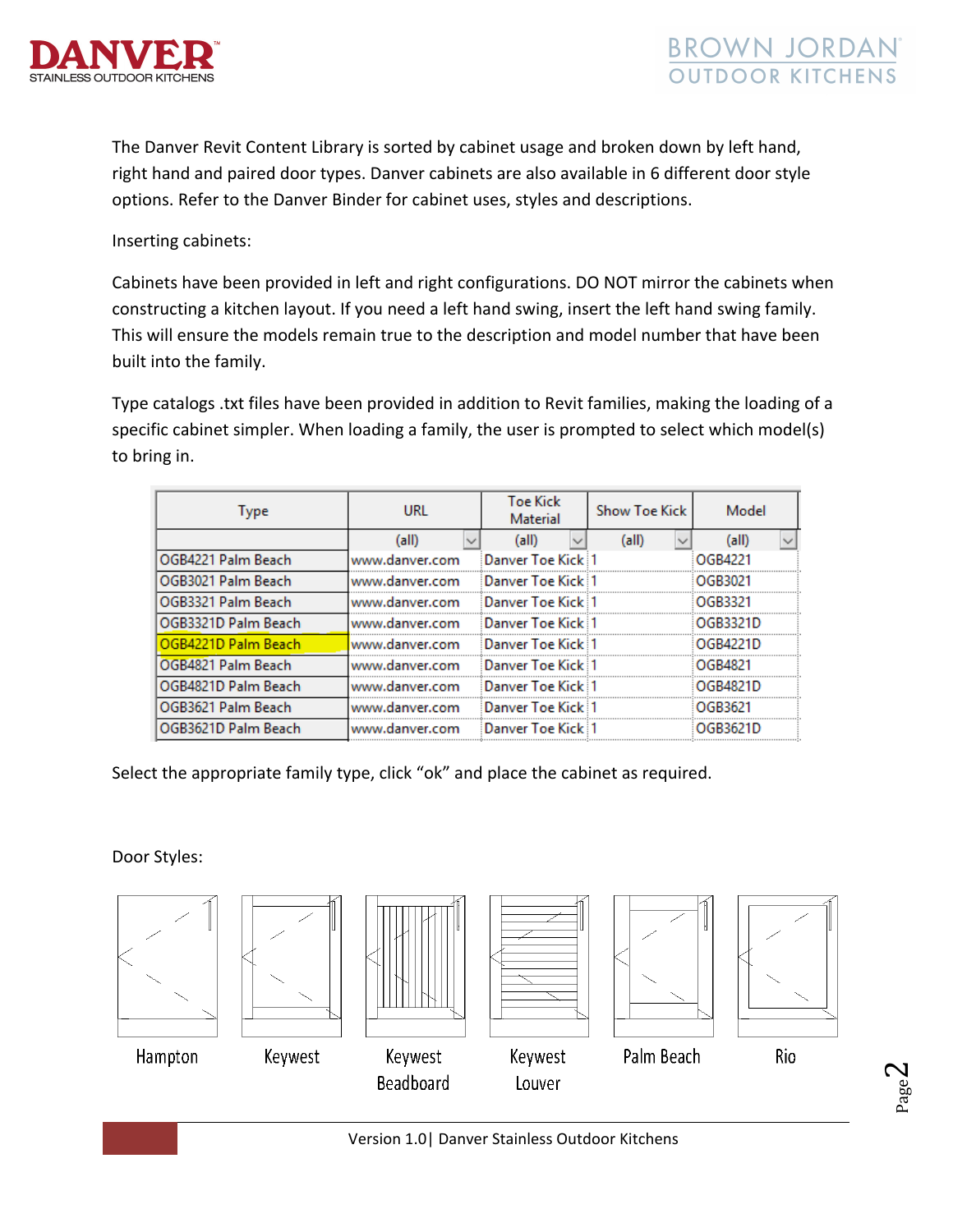

## BROWN JORDAN **OUTDOOR KITCHENS**

## Door Material Parameters:



 Each door style is provided with an instance parameter, allowing the user to assign specific Danver materials. The Danver Material Library (Danver.adsklib) has also been provided. Several of the standard Danver & Brown Jordan materials have a "grain" and are fabricated to run in a specific direction. The door materials can be assigned to maintain their true direction, providing a more accurate representation. Always refer to supplier color samples, as colors and texture may look different on a computer screen vs. real life.

| Materials and Finishes  |                        |
|-------------------------|------------------------|
| Door Insert Material    | Danver Champagne 302   |
| Door Rail Horz Material | Danver Chestnut - Horz |
| Door Rail Vert Material | Danver Chestnut - Vert |

Door Material Parameters:

*Door Material* ‐ (Hampton) flat panel material, assigned in a vertical orientation.

*Door Insert Material* ‐ (Keywest & Palm Beach) center panel material, assigned in a vertical orientation.

*Door Rail Horz Material* ‐ (Keywest ,KW Beadboard, KW Louver & Palm Beach) top & bottom rail material, assigned in a horizontal orientation.

*Door Rail Vert Material* ‐ (Keywest ,KW Beadboard, KW Louver & Palm Beach) side rail material, assigned in a vertical orientation.

*Beadboard Material* – (Keywest Beadboard) Beadboard material assigned in a vertical orientation.

*Louver Material* – (Keywest Louver) Louver material assigned in a horizontal orientation.

*Door Insert By Others Material* – (Rio) Generic material assigned. To be replaced with material as specified by the designer.